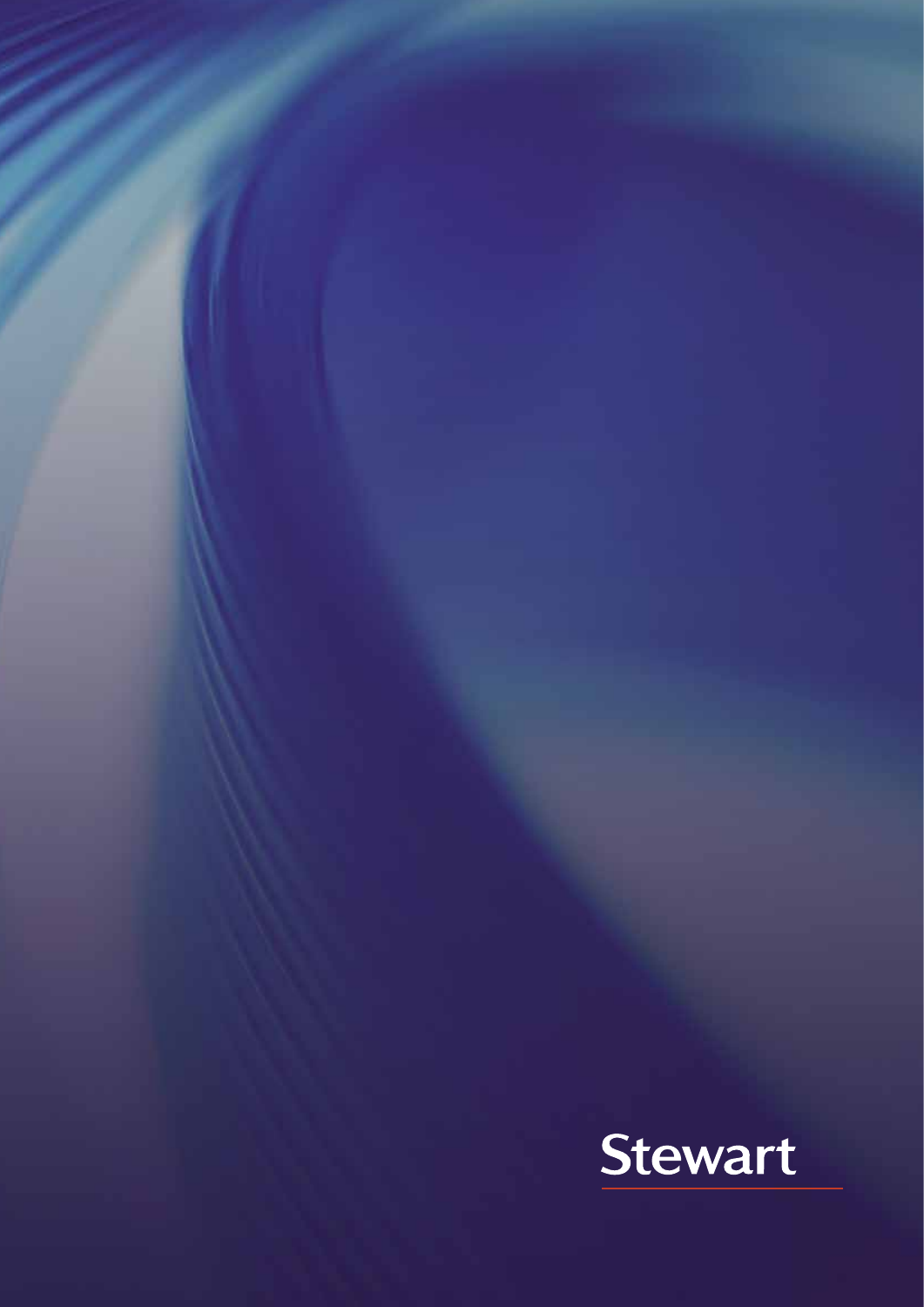# **Stewart**

Stewart is a UK manufacturer and market leader in rotational and injection moulded products. We have expertise across a wide range of industry sectors including aerospace, automotive, medical, technical moulding, garden, home and catering. Products manufactured by Stewart include pots, propagators, food containers and specialist storage products.

Two specialist divisions, Stewart Technical and Stewart Packaging, provide bespoke technical moulding and packaging expertise and services to the aerospace, automotive, medical and other manufacturing industries.

We employ 100 people at its purpose-built 178,000 sq ft facility in Banbury, Oxfordshire. The Fully Automated factory is home to micro controlled machines, including several Engle 300 machines and an Engle 700 machine, giving us enviable large machine capacity and fast manufacturing cycles. Stewart operates 24 Hours, five days a week. The factory has an extensive warehouse and can offer sub-assembly and printing. We also have strong links with offshore tool making facilities, enabling you to benefit from a world class manufacturing service and significant time and cost savings.



### **Executive**

| <b>Richard Butler</b> | Group CEO and Executive Director Automotive and Aerospace |
|-----------------------|-----------------------------------------------------------|
| Nigel Thompson        | Sales Director - Gardening                                |
| Paul Keeney           | <b>Production Director</b>                                |
| Shirley O'Connell     | Logistics and Administration Director                     |

### Non Executive

**Ian Stuart** Chairman of the Board **Ken Lindsay** Director **Eleanor Blagbrough** Alternate Director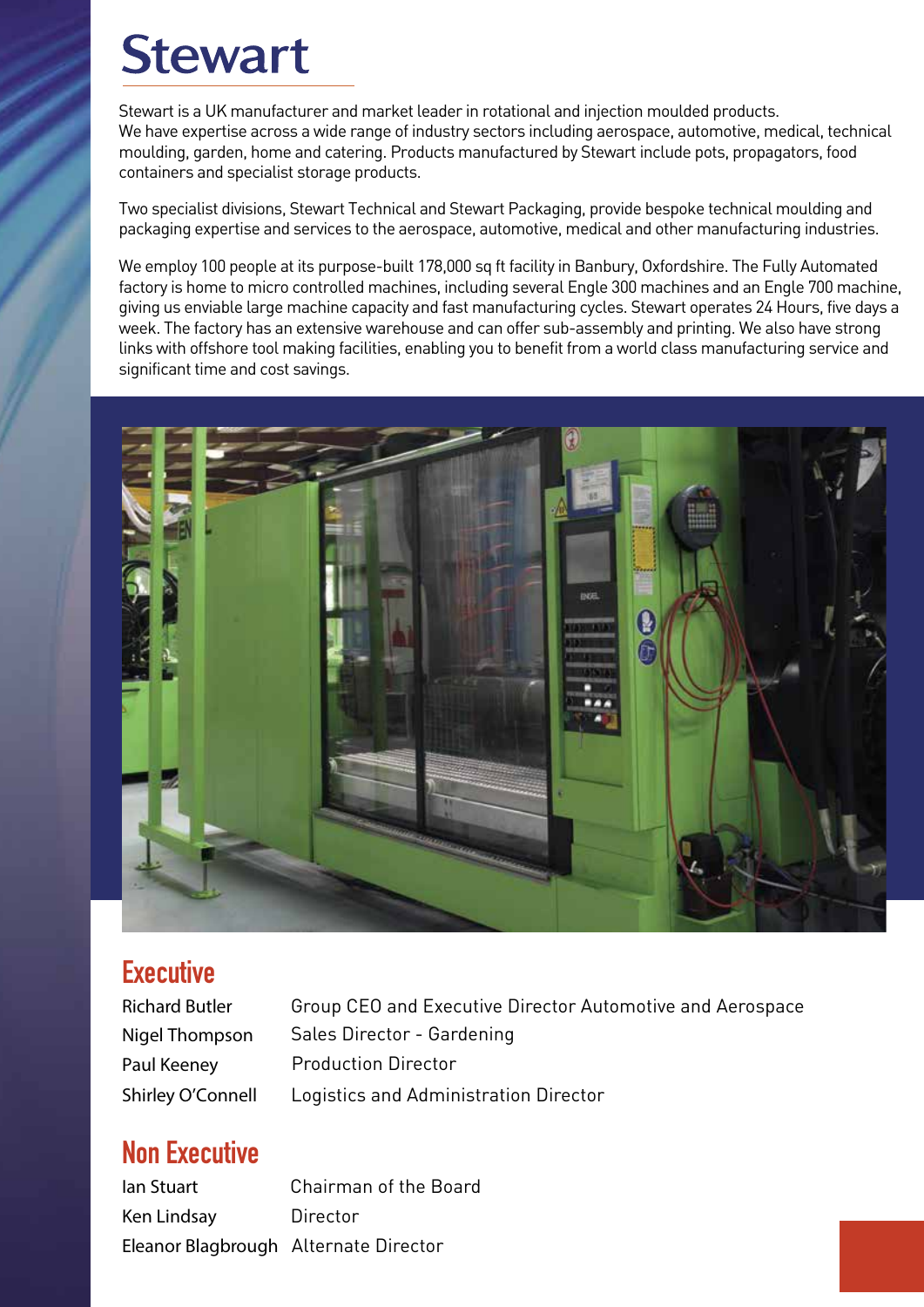### Quality Commitment

Our raw materials are sourced from approved suppliers and independent testing is carried out on relevant materials, components and finished products to ensure safety and compliance. We are able to operate within specified hygiene and technical parameters, as appropriate.







### Corporate Responsibility

Good governance for us means promoting the success of the Company taking into account:

- The interests of our employees
- The impact of our operations on the community and the environment
- The desire for strong, professional relationships with customers, suppliers and others in our industry
- The protection of our reputation for high standards of business conduct
- An absolute commitment to work within the Bribery act.
- The intent to act fairly in business relations
- The likely long term consequences of decisions made

The Company recognises that its responsibilities extend beyond financial results and related matters. Effective management of health and safety, environmental, ethical and social risks is fundamental to our duty of care to our stakeholders, as well as being important to our corporate reputation and profitability.

We will comply with current legislation, labour protection, health and safety and environmental regulations as well as regulations applicable to our own industry and to those of our customers, always seeking to improve where possible.

### Integrated Management System

We operate an IMS comprising health and safety, environment and quality divisions:

#### Health & Safety

We have a robust health and safety system companywide and provide training and instruction to all our employees to ensure high standards are maintained. Our system is written to comply with OHSAS 18001 and we are actively working towards this certification.

As a Company we are aware of the international social standard SA 8000 and endeavour to ensure that we keep within that guidance.

#### Environment

The Company is mindful of the environmental impacts of our operations and activities. Our system is written to comply with ISO 14001 and we are actively working towards this certification.

#### **Quality**

Our high quality standards are well known to our customers both nationally and internationally. We are certified to BS ISO 9001-2001 and have been so for many years.

We are currently working towards achieving certification to TS16949 the automotive standard; at level 1 currently we are on target to achieve stage 2 in 2013.